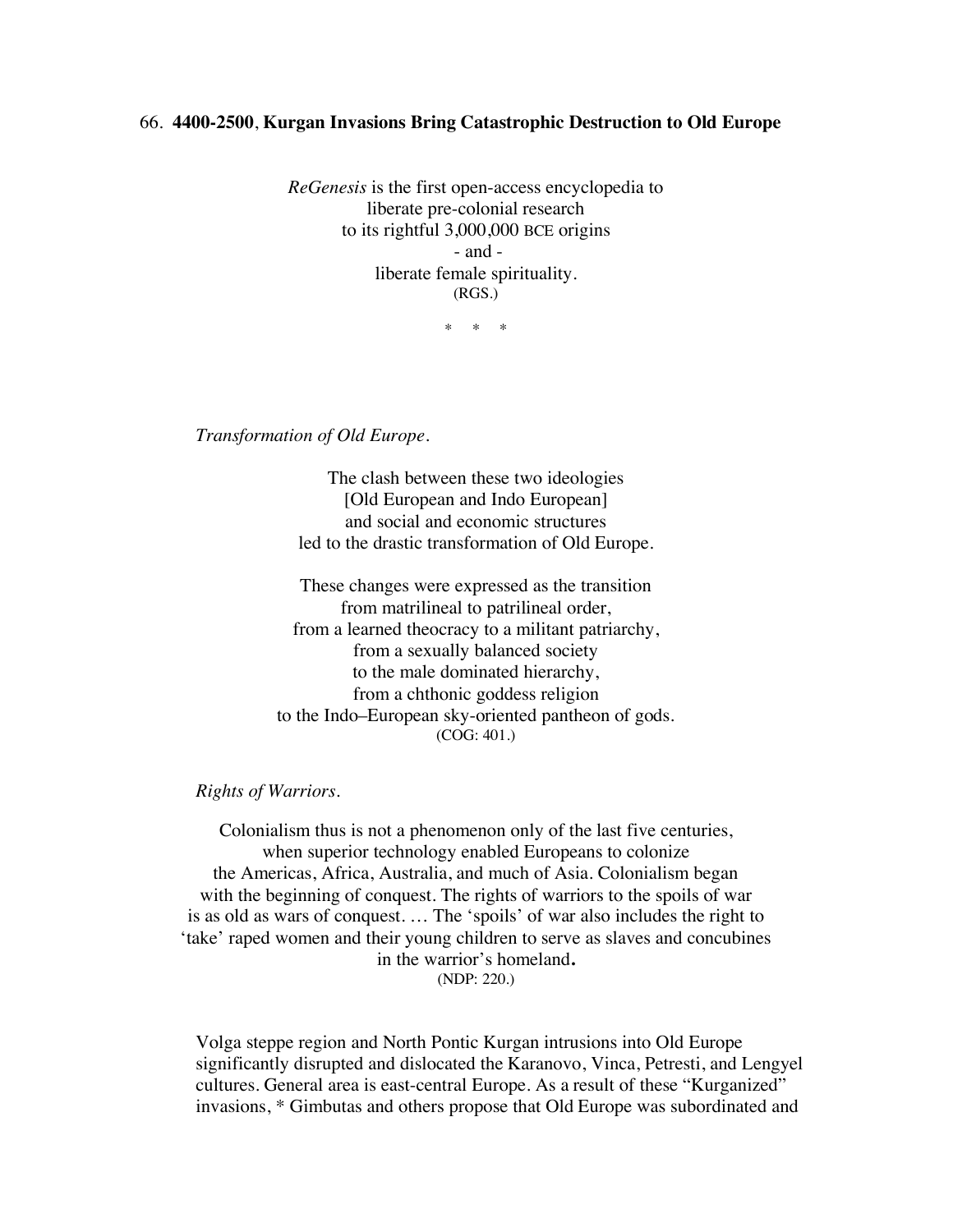subsequently hybridized by the horseback riding warriors known as Indo– Europeans or Kurgans, named for their Kurgan long–barrow or 'pit grave' burials. Origins of Kurgans include the Volga and the North Pontic or Russian steppe zone, area to the north and east of the Black Sea. Eisler adds that the full spectrum of warlike clans incorporated: Indian Aryans; Hittites; Mittani; Luwians; Achaeans and later Dorians, plus Semitic tribes. (CB: 44-5.) She suggests that they not only came from the north, but also from the southern deserts below Canaan. \* Although Kurgan is a burial style or pit–grave mound, "Kurganized" suggests introduces a dominator model that was a war–oriented, sky–thunder god, patristic Indo–European culture. (KL; LOG; COG; GGE; WCG; TKC; BBA.)

Update 2017: Christ, Carol P. "A New Definition of Patriarchy: Control of Women's Sexuality, Private Property, and War." *Feminist Theology* 24:3 (April 2016): 214-225. (NDP.)

The one thing they all had in common was a dominator model of social organization: a social system in which male dominance, male violence, and a generally hierarchic and authoritarian social structure was the norm. Another commonality was that, in contrast to the societies that laid the foundations for Western civilization, the way they characteristically acquired material wealth was not by developing technologies of production, but through ever more effective technologies of destruction. ... The [erroneous] assumption under the prevailing paradigm is that all important early technological discoveries must have been made by man the hunter or man the warrior for the purpose of more effective killing (CB: 45).

In addition to taming the horse, changes brought by the Indo–European Kurgans into Old Europe included weapons, warfare, fortifications, acropolis, hill forts, political and male God hierarchies, plus class stratification, and slave/female ownership. Although conquered women might receive protection from the conqueror, they were also an owned possession, initiating the antecedent split of the owner and the owner–reifier and the reified. (TCOP: 49.) Women who were not the spoils of battle were diminished to the position of production and reproduction. Goddesses became the adjunct wife or consort of male sky-gods, such as Hera and Zeus. Gerda Lerner states that the ancient practice of enslaving women and children of conquered tribes is the foundation for the "institutionalization of slavery." (TCOP: 9.)

A combined summary by Lerner and Flinders includes a further discussion on the possible origins of female slavery, private property, plus Eve's shame-based rapes and other hierarchical methods and entitlements including the subsequent *Weinstein Legacy*.

A woman's worth would have been measured primarily in her capacity to bear children to work the land. Kinship structures, often matrilineal, gradually gave way to more hierarchical authority patterns (ATRL: 106).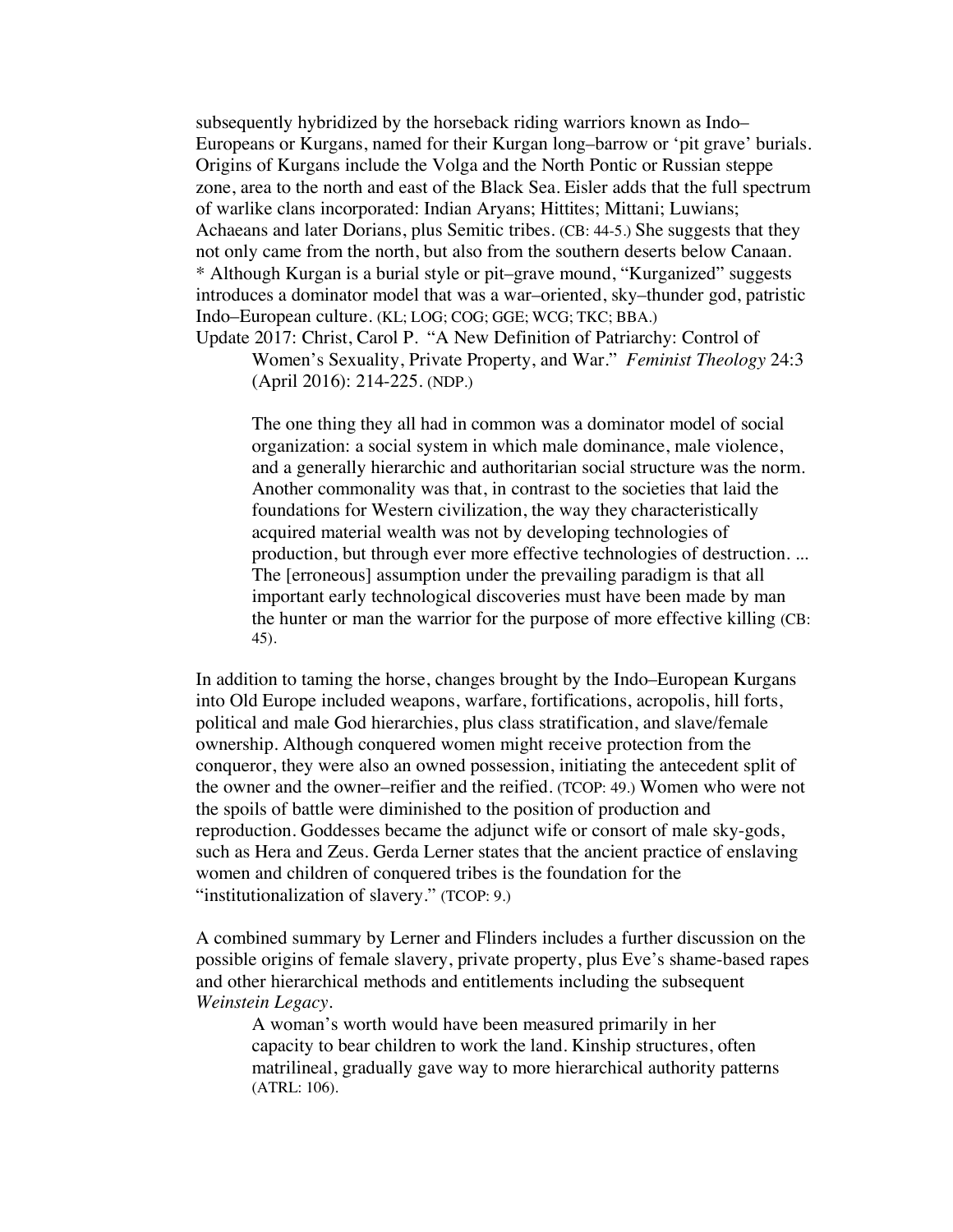[For instance] if a husband or father could not pay his debt, his wife and children could be used as pawns, becoming debt, slaves to the creditor. These conditions were so firmly established by 1750 BC that Hammurabic Law made a decisive improvement in the lot of debt pawns by limiting their terms of service to three years, where earlier it had been for life (TCOP: 213).

The product of this commodification of women – bride price, sale price, and children – was appropriated by men. It may very well represent the first accumulation of private property (TCOP: 213).

When one military force conquered another (ATRL: 106), the victor would have had the option of enslaving the men he had overcome. Running a farm with captured men is always problematic, though. Violent insurrections could take place, and daring gateways. Women were found to be a much simpler proposition – particularly once they had been raped. Knowing that even if they managed to escape, their own men folk would not welcome them back, they weren't likely to try, and once they'd actually had children, their own maternality kept them in place – not as consorts, but as slaves, who could be bought and sold, too, or merely traded (ATRL: 107). … Their sexual services were part of their labor and where their children were the property of their masters. In every known society, it was women of conquered tribes who were first enslaved (TCOP: 213).

Stone engravings record the earliest glorification of the Indo–European blade and warrior gods. (CB: 48-49.) (Further dating considerations pending.) (BBA.) In this new ideological colonization, the power of taking life replaced the power of giving life and royal tombs reflected this ascendant emphasis on death. This is illustrated in extensive grave finds that evidenced women and girls as concubines, as well as victims of suttee/sacrifice*.* Female sacrifice in chieftain graves appeared for the first time within the regions of Old Europe. (TFW: 195-239.) It should also be noted that concurrent with this grave evidence, are much larger boned and taller Kurgan male skeletons. (TFW: 195-239.) This new pattern of male dominance and father – centered cosmologies (FAH: 20) can also be found in the neighboring regions of the Near and Middle East. Old European art declined along with the "cessation of figurines, polychrome ceramics, and temple building." (CB: 250.)

As evidenced in radiocarbon-dated archaeological research the three suggested waves of the Indo–European infiltration are:

> Phase I. c. 4400-4300 BCE, Phase II. c. 3500-3200 BCE and, Phase III. c. 3000-2900 BCE. (COG: VII-X, 352, 401; TWKP: 240-268; CB: 44-5, 47-51, 53, 250.)  $*(Also, dated 3400 BCE.)$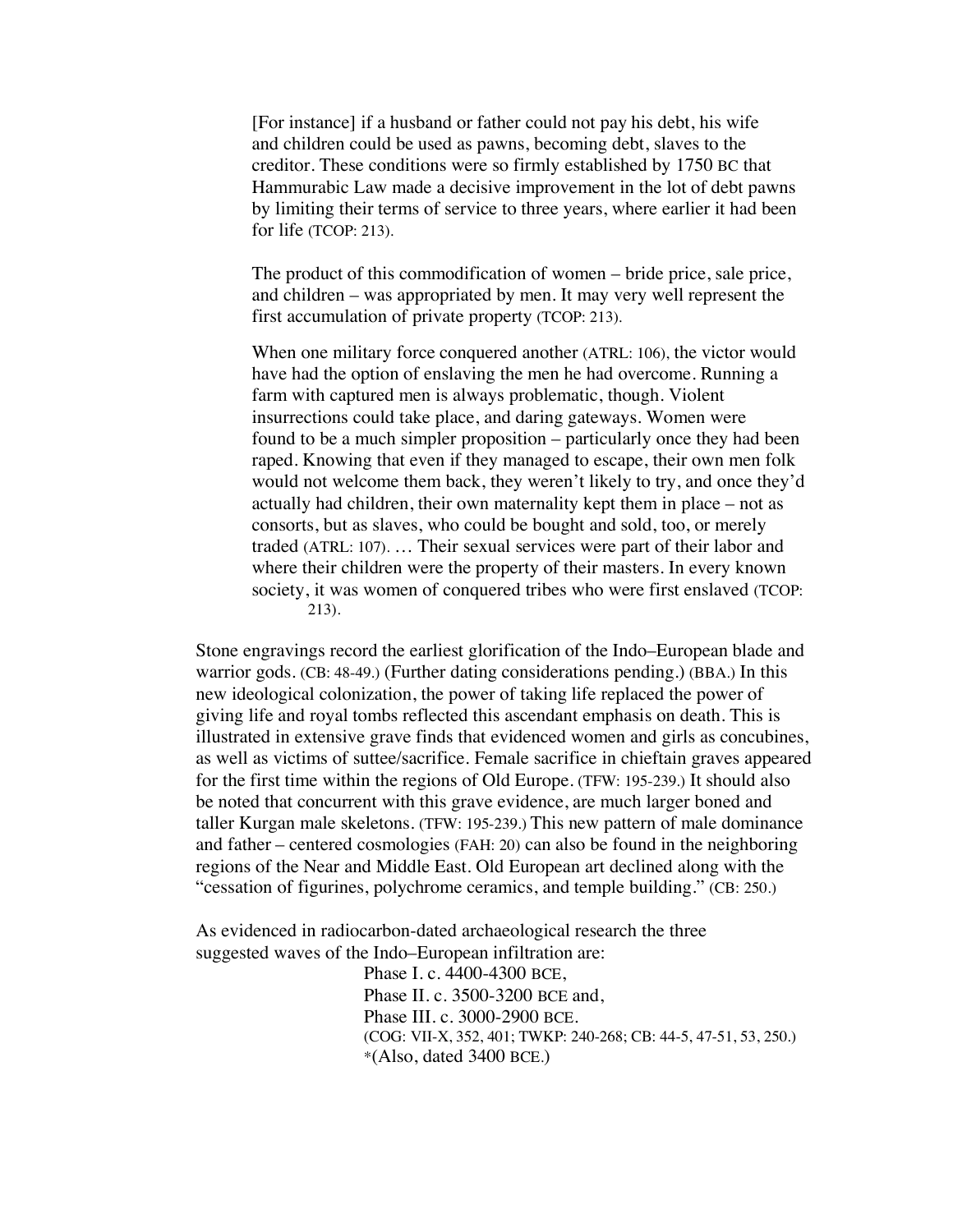Further Anatolia and the subsequent impact of Kurgan invasions on Hittite cultures and goddesses research: 7250-6150, Çatal Hüyük, Anatolia (Central Turkey); 7100-6300, Cathedra Goddess of the Beasts, Çatal Hüyük, Anatolia; 7040-3500, Hacilar, Anatolia; 4000, Alaca Hüyük, Anatolia; 3500, Anatolia, Arinna, and Other Goddesses; 3000, Founding of Troy; 3000-2000, Anatolia, Kubaba and the Hittites; 2500, Troy, Anatolia; 2000, Anatolia; 2000, Indo-European Tribes; 1790-1700, Goddess of Kultepe, Anatolia; 1450-1260, Hattusa and Yazilikaya, Anatolia; 1400, Cybele and Buyukkale/Bogazkoy, Anatolia; 1320, Palestine - Assyria - Exodus of Hebrews from Egypt; 1260, Hittites, Anatolia; 1200, Perge, Anatolia; 1200-1000, Phrygians in Anatolia: 1184, Hittites and Trojan War, c. 1200; 1100-800, Mediterranean Dark Ages; 1050-850, Kubaba and Kubat, Anatolia; 750-650, Cybele and King Midas, Anatolia; 650-550, Anatolia; 630-620, Goddess Kore, Izmir Turkey; 588-587, Cybele's Dedication, Rome; 585-300, Lydia Replaces Phrygia, Anatolia; 282-263, Demeter's Priene Temple, Anatolia; 204, Cybele to Rome; 200, The Great Cybele: Magna Mater at Santoni Sicily; and 200, Greece and Pergamon, Anatolia. (RGS.) (For CE entries see: 324, St. Peter's Basilica; 432-440, Santa Maria Maggiore; 410, Cybele and Fall of Rome; 1207-1273, Rumi and Mother; and 1870, Lyon's Basilica Built Over Cybele's Pagan Temple.) (RG.)

Further ancient mother – centered civilization believed to have originated in Paleolithic Africa research: (RGS: 50,000, African Homo Sapien Migrations and Matrilineal Mother – line).

Further research regarding matristic cultures with images of primal goddesses, including sacred daughters, sons and consorts versus patristic cultures with images of dominant gods and subordinate goddesses: 4000-3000, Egypt; 3000- 2780, Egyptian Bronze Age; 2686-2181, Old Kingdom; 2370-2316, Akkadian Enheduanna and Inanna's Hymns; 2300-2100, Edfu Egypt; 1100-800, Iron Age; 1100-800, Mediterranean Dark Ages; 800-500, Archaic Greek Age; 700-550, Apollo at Delphi and Didymaion; 668-626, Sumerian Mythology; and 323-30, Kom Ombo Temple. (RGS.) Also see CE entries: 325, Council of Nicaea and Goddesses and Gods; 431, Council of Ephesus and Virgin Mary, Anatolia; 570, Mohammed's Birth; and 1207-1273, Rumi and Mother.) (RG.)

For later ramifications/topologies that divide the physical and meta – realms as well as polarize and valorize differences such as light over dark, sun over the moon, gods over goddesses, and male over female: 2000-1450, Middle Bronze Age, Crete; and 1100-800, Mediterranean Dark Ages and 384-322, Aristotle's Theory of Rational Male Dominance. (RGS.) (Also, CE entries: 52, St. Paul and Virginity; and 1637, René Descartes.) (RG.) (RGS.)

Further research on the transitions from mother – rite to father – right: 92,000, Qafzeh or Kafzeh Cave and Ochre Symbolism; 4400-2500, Olympus Hera; 4000- 3000, Egypt, Africa, and Cathedra Goddesses; 3000-2780, Egyptian Bronze Age,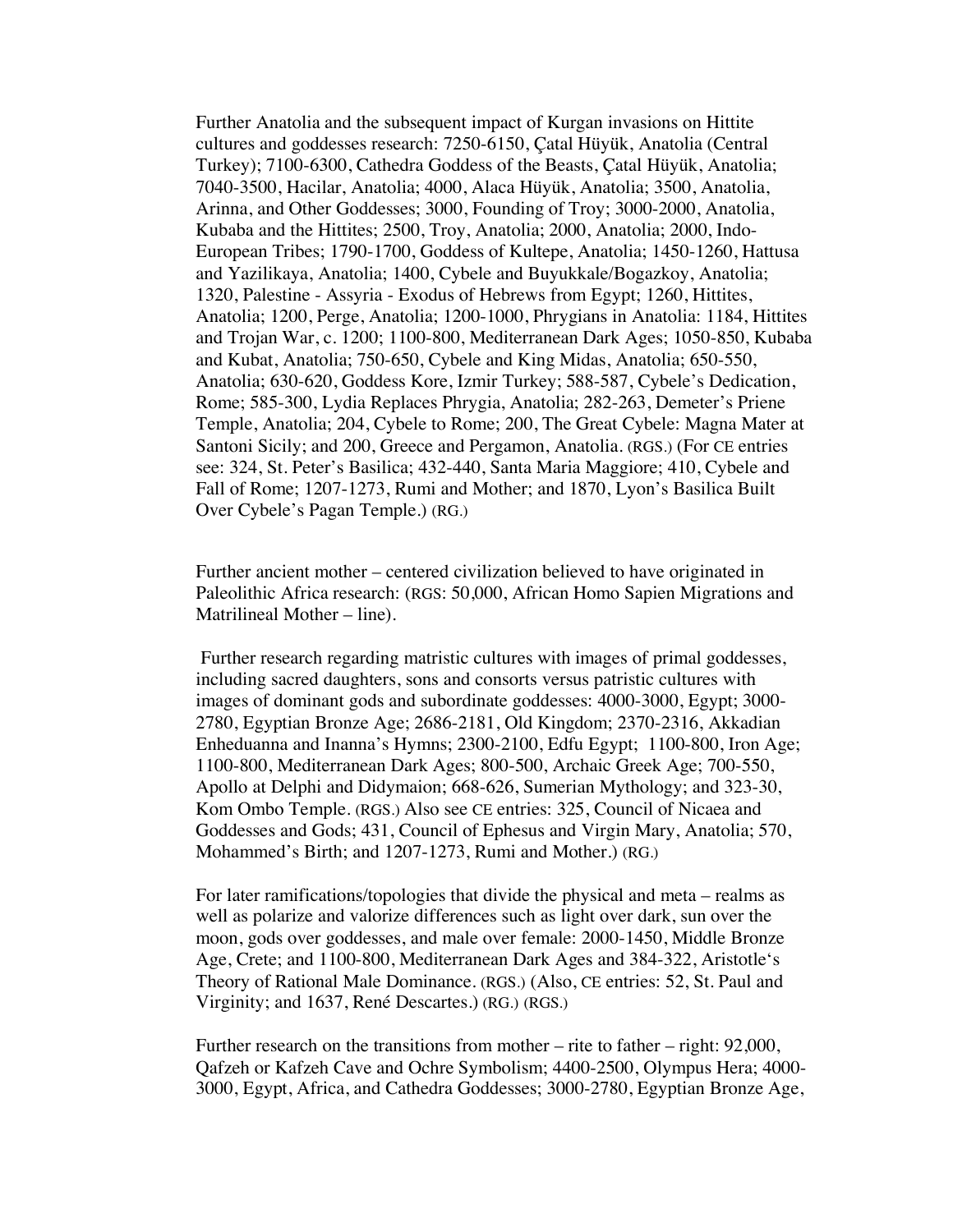2686-2181, Old Kingdom Egypt (2600 Fifth Dynasty); 2300, Sumerian Transitions; 2300-2100, Edfu Egypt; 1580, Zeus; 1450-1260, Hattusa and Yazilikaya, Anatolia; 1100-800, Iron Age; 1100-800, Mediterranean Dark Ages; 800-500, Archaic Greek Age; 700-550, Apollo at Delphi and Didymaion; 668- 626, Sumerian Mythology; 587-500, Demise of Sumerian and Babylonian Goddesses; 323-30, Kom Ombo Temple; and 305-30, Esna Temple. (RGS.) (Also see CE entries: 325, Council of Nicaea and Goddesses and Gods; 431, Council of Ephesus and Virgin Mary, Anatolia; 570, Mohammed's Birth; and 1207-1273, Rumi and Mother.) (RG.)

The following speaks to the theory that *mankind* is not a one size fits all. Over the centuries, there has been a historic shift to a culture and society in which half of the population (*females)* are traditionally regarded as: politically; philosophically; psychologically; professionally; theologically; spiritually; academically; scientifically; sexually; biologically and etc. inferior or less than the other half. (MHE: 150.)

The repercussions of this shift in the symbolic plane can be seen NOT only in the division of male gods from female gods, but also in the separation of sky from earth, of mind from body, of spirituality from sexuality. Incorporated into the mainstream of Greek thought and later crystallized in the philosophical writings of Plato, these ideas then pass via Neoplatonism into Christian theology and contribute to the symbolic worldview, which is still dominant in western [global] society today. From this early Greek Geometric period onwards, European culture ceases to offer the imaginative vocabulary for any human being, female or male, to experience themselves as whole and undivided (MHE: 150).

This hierarchical dis-order is discussed at length throughout *Re-Genesis* including BCE entries: 4400-2500, Olympus Hera; 3100-2600, Proto Bronze Age Crete, Writing, and Heroes; 3000-1450, Gournia; 2500, Inanna, Holder of the Me; 2400, Sumerian Women in the Akkadian Period; 2400, Lilith and Eve; 2300, Sumerian Transitions; 1750, Hammurabian Dynasty, Babylon, Ishtar, and Inanna; 1580, Zeus; 1100-800, Iron Age; 1000, Gods; 800-500, Archaic Greek Age; 587-500, Demise of Sumerian and Babylonian Goddesses; 500-400 Classical Greek Era and Leading Male Authors; 384-322, Aristotle's Theory of Rational Male Dominance; and First Century BCE-Sixth Century CE, Summary of Female Catholic Priests and Synagogue Leaders.

Further research about sky god Zeus and other male dominator take–over models (CB: 45), 4400-2500, Olympus Hera; 1580, Zeus; 1450-1260, Hattusa and Yazilikaya*;* 1450-1100, Late Bronze Age Crete; 1000, Gods; 800-500, Archaic Greek Age; and 200, Greece and Pergamon, Anatolia. (RGS.) (Also see the Pergamon Altar in Berlin's Ancient Near East Museum on Museum Island.)

Further hunter – gatherer and other androcentric organizing principles, as well as gatherer – hunter considerations: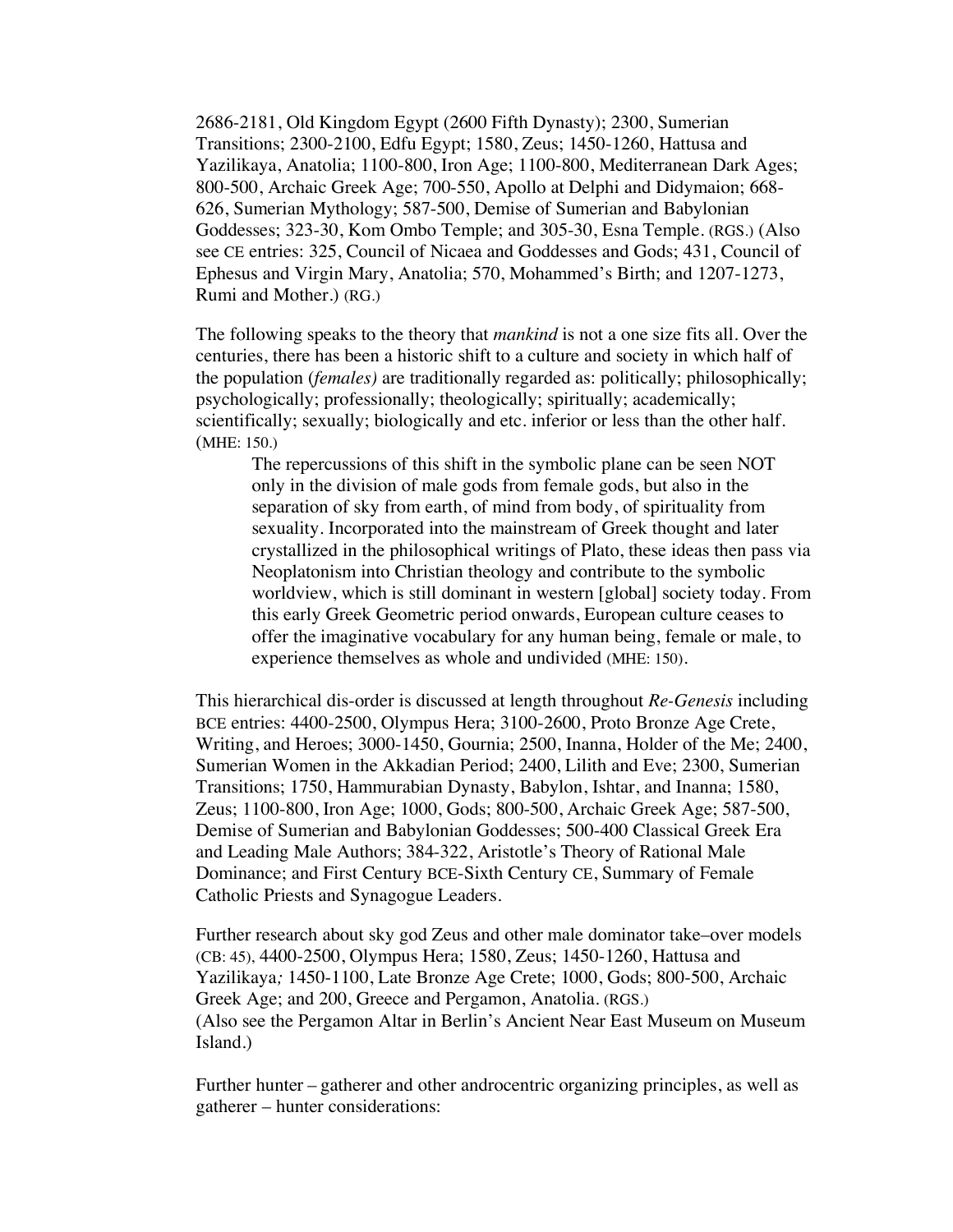- Arthur, Kathryn Weedman. "Feminine Knowledge and Skill Reconsidered: Women and Flaked Stone Tools." *Anthropologist* 112.2 (Jun. 2010): 228- 243. (FK.)
- Conkey, Margaret Wright, and Joan M. Gero. "Tensions, Pluralities, and Engendering Archaeology: An Introduction to Women and Prehistory." *Engendering Archaeology: Women and Prehistory*. Eds. Margaret Wright Conkey, and Joan M. Gero. Cambridge, MA: Basil Blackwell, 1991. 3-30. (TPE.)
- Harding, Sandra G. *The Science Question in Feminism*. Ithaca, NY: Cornell University Press, 1986. (SQF.)
- \_\_\_\_\_. *Whose Science? Whose Knowledge: Thinking from Women's Lives.* Ithaca, NY: Cornell University Press, 1991. (WS.)
- Longino, Helen E. *Science As Social Knowledge: Values and Objectivity in Scientific Inquiry.* Princeton, NJ: Princeton University Press, 1990. (SSK.)
- Muhammad, Noor. *Historical Dimensions of Agriculture*. New Delhi, India: Concept Pub. Co, 1992. (HD.)
- Nelson, Lynn Hankinson. "'Man the Hunter' Theories." *New Metaphysical Foundations of Modern Science.* Eds. Willis W. Harman and Jane Clark. Sausalito, CA: Institute of Noetic Sciences, 1994. 35-46. (MTH.)
- Rohrlich-Leavitt, Ruby. "Gather-Hunters." *Peaceable Primates and Gentle People: Anthropological Approaches to Women's Studies*. New York, NY: Harper & Row, 1975: 17-38. (PPG.)
- Slocum, S. "Woman the Gatherer." *Toward an Anthropology of Women*. Ed. Rayna R. Reiter. New York, NY: Monthly Review Press, 1975. 36-50. (WTG.)
- Tanner, Nancy and Adrienne Zihlman. "Women in Evolution. Part I: Innovation and Selection in Human Origins." *Signs: Journal of Women in Culture and Society* 1.3 (Spring 1976): 585-608. (WIE.)
- Weedman, Kathryn J. "An Ethnoarchaeological Study of Hafting and Stone Tool Diversity among the Gamo of Ethiopia." *Journal of Archaeological Method and Theory* 13.3 (Sep. 2006): 188-237. (ES.)
- Zihlman, Adrienne L. "Women in Evolution, Part II: Subsistence and Social Organization among Early Hominids." *Signs*: *Journal of Women in Culture and Society* 4.1 (Autumn 1978): 4-20. (WIE2.)

Archaeomythology (Diversity) Method: A brief selection of Neolithic Europe/Old European works that highlight archaeology, mythology, proto – script including logographic or ideographic writing, linguistics, signs, symbols, folksongs, and other matristic considerations that may challenge perennial silos and other dominant endeavors.

- Biggs, Sharon M. *The Silo Effect: Invisible Barriers That Can Destroy Organizational Teams*. San Bernardino, CA: no pub., 2014. (TSE.)
- Cavalli-Sforza, Luigi Luca, and Francesco Cavalli-Sforza. *The Great Human Diasporas: The History of Diversity and Evolution*. New York, NY: Helix Books, 1995. (GHD.)
- Cavalli-Sforza, Luigi Luca. "Genetic Evidence Supporting Marija Gimbutas'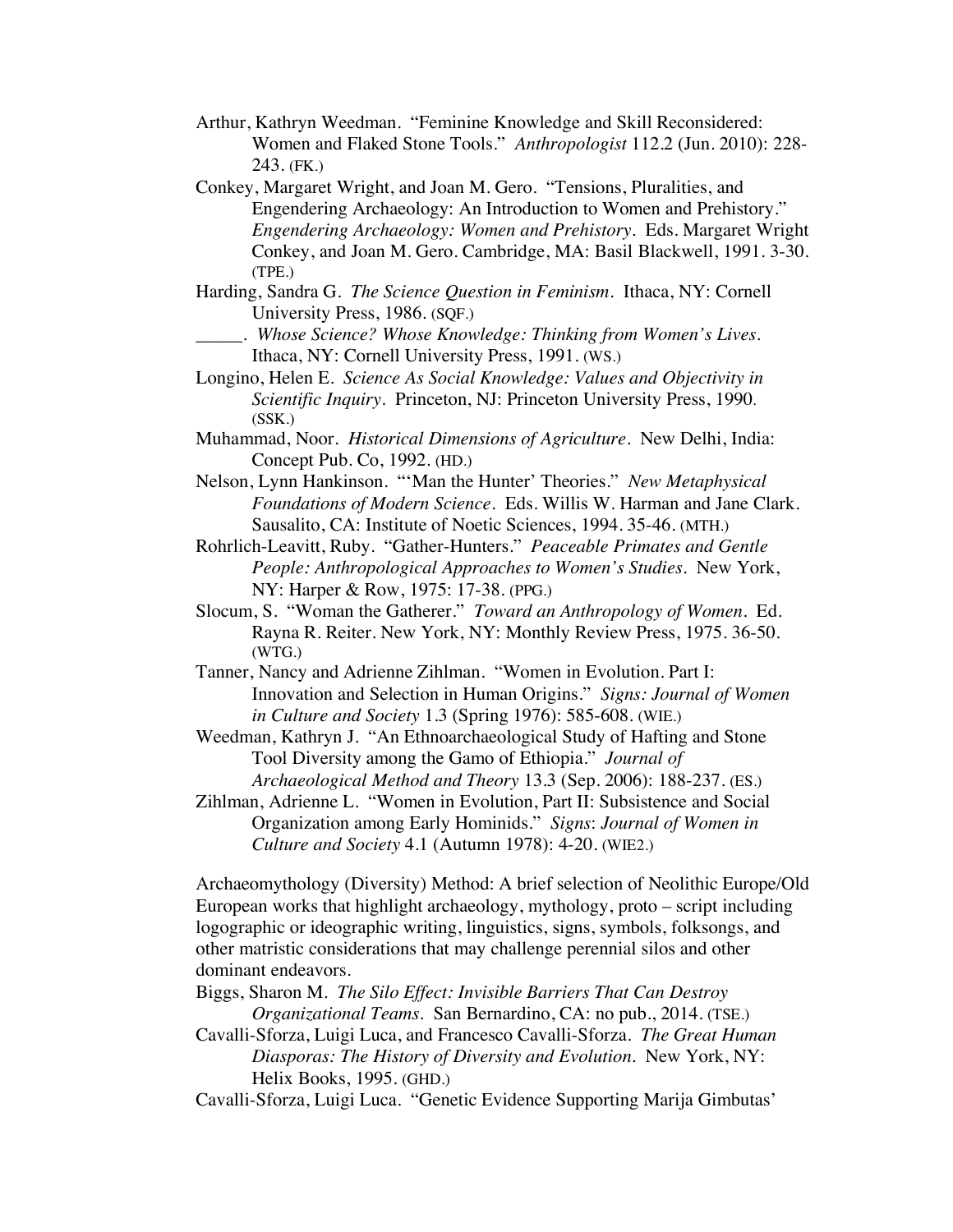Work on the Origin of Indo-European People*." From the Realm of the Ancestors: An Anthology in Honor of Marija Gimbutas*. Ed. Joan Marler. Manchester, CT: Knowledge, Ideas and Trends, Inc., 1997. 93-101. (GE.)

- Eisler, Riane Tennenhaus. *The Chalice and the Blade: Our History, Our Future.* San Francisco: Harper and Row, 1987. (CB.)
- \_\_\_\_\_. "Rediscovering Our Past, Reclaiming Our Future: Toward a New Paradigm for History." *From the Realm of the Ancestors: An Anthology in Honor of Marija Gimbutas.* Ed. Joan Marler. Manchester, CT: Knowledge, Ideas and Trends, Inc., 1997. 335-349. (ROP.)
- \_\_\_\_\_. "The Battle Over Human Possibilities: Women Men, and Culture Transformation." *Societies of Peace: Matriarchies Past, Present and Future: Selected Papers, First World Congress on Matriarchal Studies, 2003, Second World Congress on Matriarchal Studies, 2005*. Ed. Göttner-Abendroth, Heide. Toronto, Canada: Inanna Publications, 2009. 269- 282.(BOH.)
- Gimbutas, Marija Alseikaite. *The Civilization of the Goddess: The World of Europe*. San Francisco, CA: Harper, 1991. 43, 47-49. (COG.)
- Haarmann, Harald. *Early Civilization and Literacy in Europe: An Inquiry into Continuity in the Mediterranean World.* New York, NY: Mouton de Gruyter, 1996. (ECLE.)
	- \_\_\_\_\_. "Writing in the Ancient Mediterranean: The Old European Legacy." *From the Realm of the Ancestors: An Anthology in Honor of Marija Gimbutas*. Ed. Joan Marler. Manchester, CT: Knowledge, Ideas and Trends, Inc., 1997. 108-121. (WAM.)
- \_\_\_\_\_. *Ancient Knowledge, Ancient Know-How, Ancient Reasoning: Cultural Memory in Transition, from Prehistory to Classical Antiquity and Beyond*. Amherst, NY: Cambria Press, 2013. (AN.
- *Journey of Man.* Dir. Jennifer Beamish. Eds. Clive Maltby, Gregers Sall, and Spencer Wells. Tigress Productions, Public Broadcasting Service (U.S.), et al. 1 videodisc (120 min.) PBS Home Video, 2004. (JOM.)
- Keller, Mara Lynn. "The Interface of Archaeology and Mythology: A Philosophical Evaluation of the Gimbutas Paradigm." *From the Realm of the Ancestors: An Anthology in Honor of Marija Gimbutas*. Ed. Joan Marler. Manchester, CT: Knowledge, Ideas and Trends, Inc., 1997. 381- 398. (IAM.)
- Mallory, James P. *In Search of the Indo-Europeans: Language, Archaeology and Myth*. London, England: Thames and Hudson, 1990. (SIE.)
- Marler, Joan, Ed. *From the Realm of the Ancestors: An Anthology in Honor of Marija Gimbutas*. Manchester, CT: Knowledge, Ideas and Trends, Inc., 1997. (FRA.)
- \_\_\_\_\_. *The Danube Script: Neo-Eneolithic Writing in Southeastern Symbol System of Southeast Europe*. Novi Sad, Hungary: Institute of Archaeomythology, 2009. (SC.)
- *Marler, Joan. "*The Iconography and Social Structure of Old Europe: The Archaeomythological Research of Marija Gimbutas*." Societies of Peace:*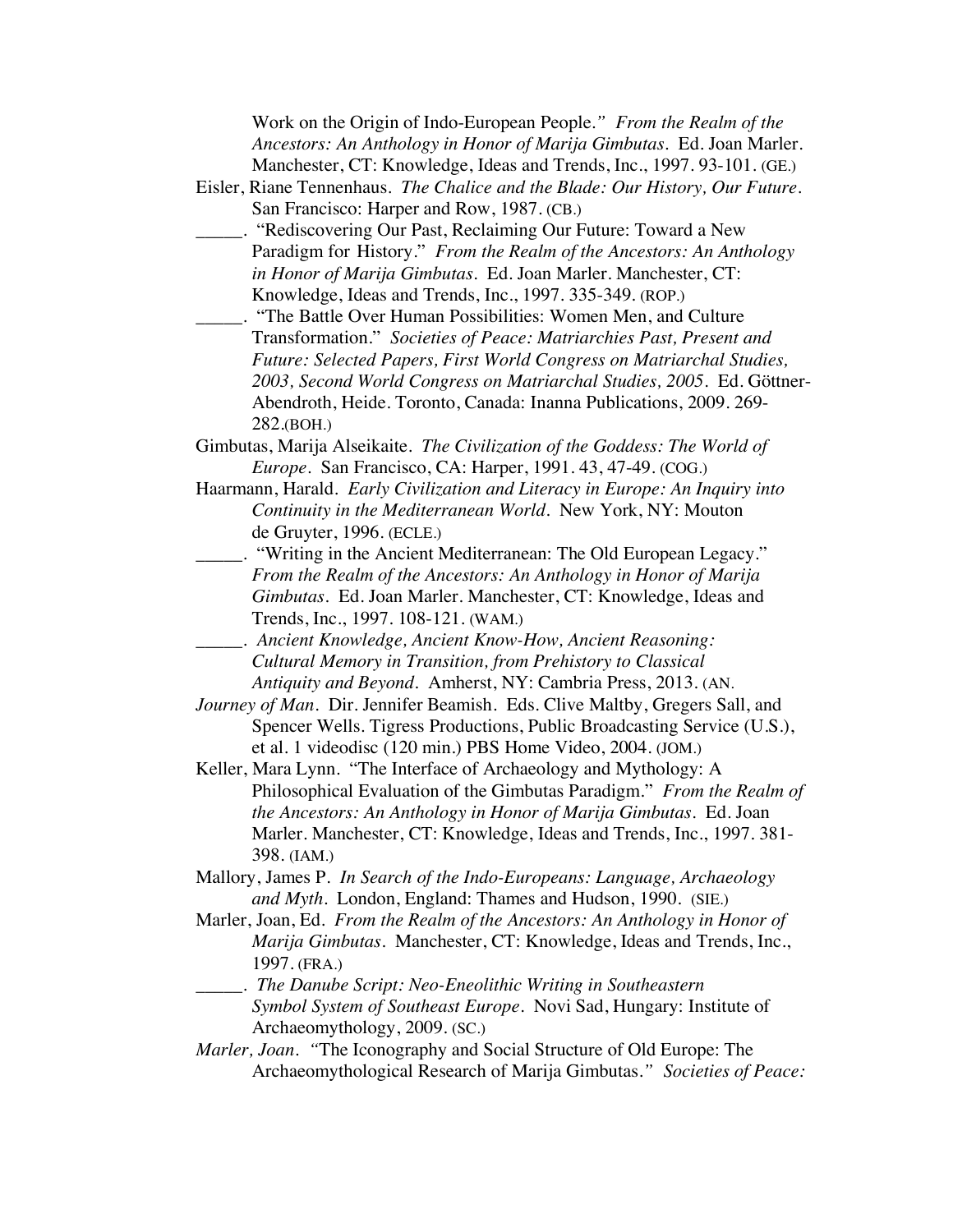*Matriarchies Past, Present and Future: Selected Papers, First World Congress on Matriarchal Studies, 2003, Second World Congress on Matriarchal Studies, 2005*. Ed. Göttner-Abendroth, Heide. Toronto, Canada: Inanna Publications, 2009. (ISS.)

Meador, Betty De Shong. *A Sagidda of Inanna*. Tran. Betty De Shong Meador. Handout for "Inanna," CIIS Workshop, 11-17-1996. (ASOI.) \_\_\_\_\_. *Inanna: Lady of the Largest Heart*. Austin, TX: University of Texas

Press, (2000). (ILLH.)

- Metzner, Ralph. *The Well of Remembrance: Rediscovering the Earth Wisdom Myths of Northern Europe.* Boston, MA: Shambhala, 1994. (WOR.)
- Poruciuc, Adrian. *Prehistoric Roots of Romanian and Southeast European Traditions*. Eds. Joan Marler, and Miriam R. Dexter. Sebastopol, CA: Institute of Archaeomythology, 2010. (PRR.)
- Reason, Peter. *Participation in Human Inquiry*. London, England: Sage, 1994. (PHI.)
- Spretnak, Charlene. "Beyond Backlash: An Appreciation of the Work of Marija Gimbutas." *Journal of Feminist Studies in Religion* 12.2 (Fall 1996): 91-98. (BBAW.)
- Swimme, Brian. *The Hidden Heart of the Cosmos: Humanity and the New Story*. Maryknoll, NY: Orbis Books, 1996. (HHTC.)
- Swimme, Brian, and Thomas Berry. *The Universe Story: From the Primordial Flaring Forth to the Ecozoic Era.* San Francisco, CA: Harper San Francisco, 1992. (TUS.)
- Wade, Nicholas. "The Tangled Roots of English: Proto-Indo-European, the Precursor to Many Languages, May Have Been Spread by Force, Not Farming." *New York Times*, Feb. 24, 2015: Di, D6. (TRE.)
- Winn, Milton M. *The Signs of Vinca Culture: An Internal Analysis: Their Role, Chronology and Independence from Mesopotamia*. Los Angeles, CA: University of California, 1973. (PW.)
- Winn, Shan M. M. *Pre-writing in Southeastern Europe: The Sign System of the Vinca Culture, ca. 4000 B.C.* Calgary, Canada: Western Publishers, 1981. (PW2.)

Alternate considerations include: Brian Hayden, 2002; Ian Hodder in "Scientific American," 2004; Conkey and Tringham, 1994; Colin Renfrew, 2003; Goodison and Morris, 1998; and Michael Balter, 2005.

Further research:

- Anthony, David W. *The Horse, the Wheel, and Language: How Bronze*–*Age Rides from the Eurasian Steppes Shaped the Modern World*. Princeton, NJ: Princeton University Press, 2007. (HWL)
- Rigoglioso, Marguerite. "The Disappearing of the Goddess and Gimbutas: A Critical Review of The Goddess and the Bull." *Journal of Archaeomythology* 3.1 (Spring-Summer 2007): 95-105. (DGG.)

Further archaeological finds plus interpretations of tribal settlements and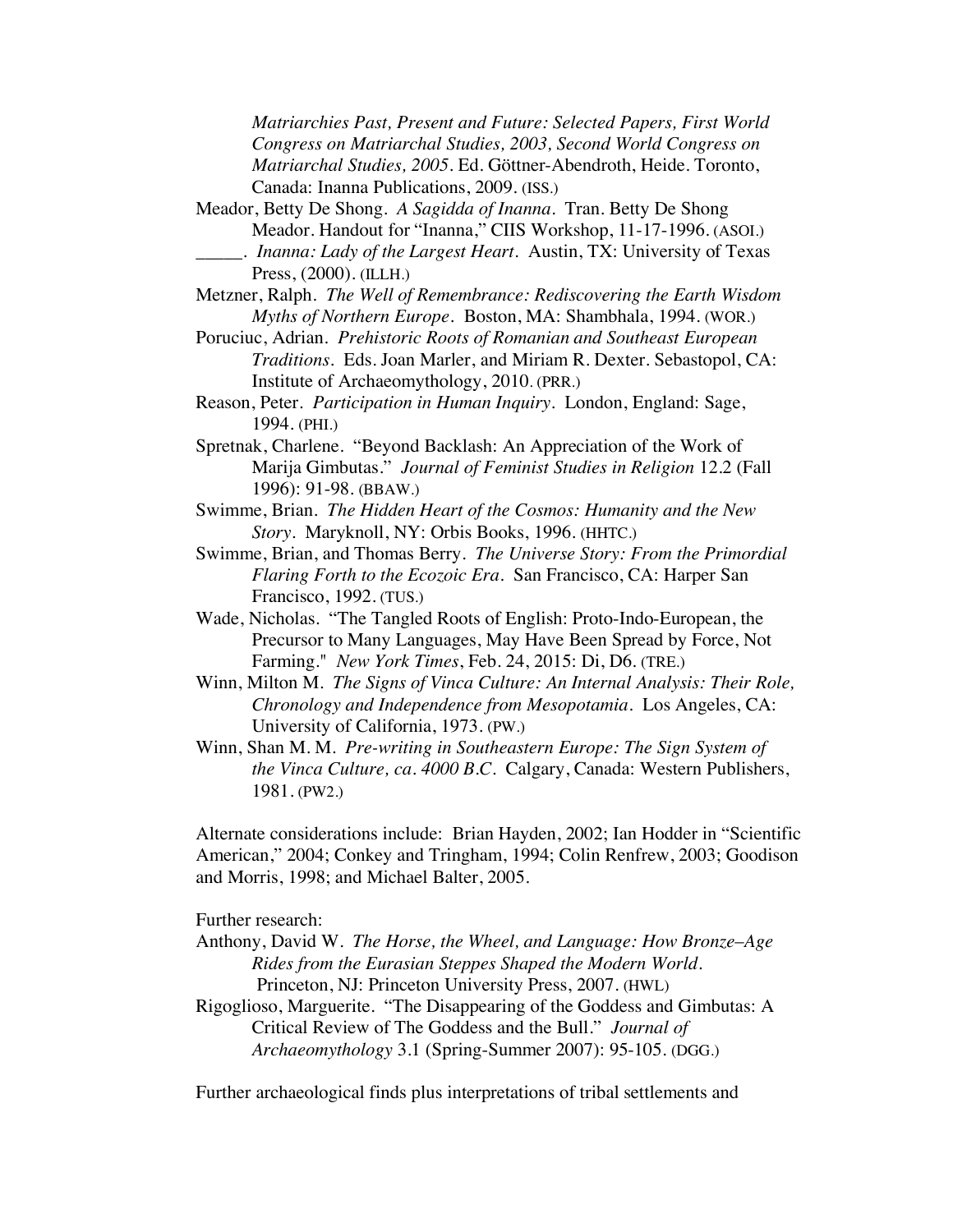social stratification:

Curry, Andrew."The New Upper Class: Recent Digs at Copper Age Sites across Europe Are Overturning Long-Held Beliefs about the Continent's Earliest Cultures." *Archaeology* 64.2 (Mar.-Apr. 2011): 40- 45. (NUC.)

To compare various time – lines plus creation myths that are gender – inclusive:

- Bakan, David. *And They Took Themselves Wives*. San Francisco, CA: Harper & Row: 1979. (ATT.)
- Bird, Phyllis A. *Missing Persons and Mistaken Identities: Women and Gender in Ancient Israel.* Minneapolis, MN: Fortress Press, 1997. (MPMI.)
- Callahan, Tim. *Secret Origins of the Bible.* Altadena, CA: Millennium Press, 2002. 30-55. (SOTB.)
- Gage, Matilda Joslyn. Ed. Sally Roesch Wagner. *Woman, Church, and State: A Historical Account of the Status of Woman through the Christian Ages, with Reminiscences of the Matriarchate*. 1893. Modern Reader's Edition. Aberdeen, SD: Sky Carrier Press, 1998. (WCS.)
- George, Arthur L., and Elena George. *The Mythology of Eden*. Lanham, MD: Hamilton Books, 2014. (TMOE.)
- Graham, Lloyd. *Deceptions and Myths of the Bible*. New York, NY: Carol Pub. Group, 1997. (DMB.)
- Kien, Jenny. *Reinstating the Divine Woman in Judaism.* Parkland, FL: Universal Publishers, 2000. (RDW.)
- Martos, Joseph, and Pierre Hégy. *Equal at the Creation: Sexism, Society, and Christian Thought*. Toronto, Canada: University of Toronto Press, 1998. (EAC.)
- Philpot, J. H. *The Sacred Tree: or, the Tree in Religion and Myth*. London, England: Macmillan, 1897. (ST.)
- Shryock, Andrew, Daniel L. Smail, and Timothy K. Earle. *Deep History: The Architecture of Past and Present*. Berkeley, CA: University of California Press, 2011. (DH.)
- Stanton, Elizabeth C. *The Woman's Bible*. Seattle, WA: Coalition Task Force on Women and Religion, 1974. (TWB.)
- Taussig, Hal. *A New New Testament: A Reinvented Bible for the Twenty-First Century Combining Traditional and Newly Discovered Texts. Boston,*  MA: Houghton Mifflin Harcourt, 2013. (NNT.)
- Teubal, Savina J. *Sarah the Priestess: The First Matriarch of Genesis*. Athens, OH: First Swallow Press, 1984. (STP.)
- \_\_\_\_\_. *Ancient Sisterhood: The Lost Traditions of Hagar and Sarah*. Athens, OH: Swallow Press, 1990. xxv. (ASLT.)
- Thompson, William Irving. *The Time Falling Bodies Take to Light: Mythology, Sexuality and the Origins of Culture.* London, England: Rider/Hutchinson, 1981. (TFB.)
- White, Lynn Jr. "The Historical Roots of Our Ecologic Crisis." *Science* 155. 3767 (Mar. 10, 1967): 1203-1207. (HRE.)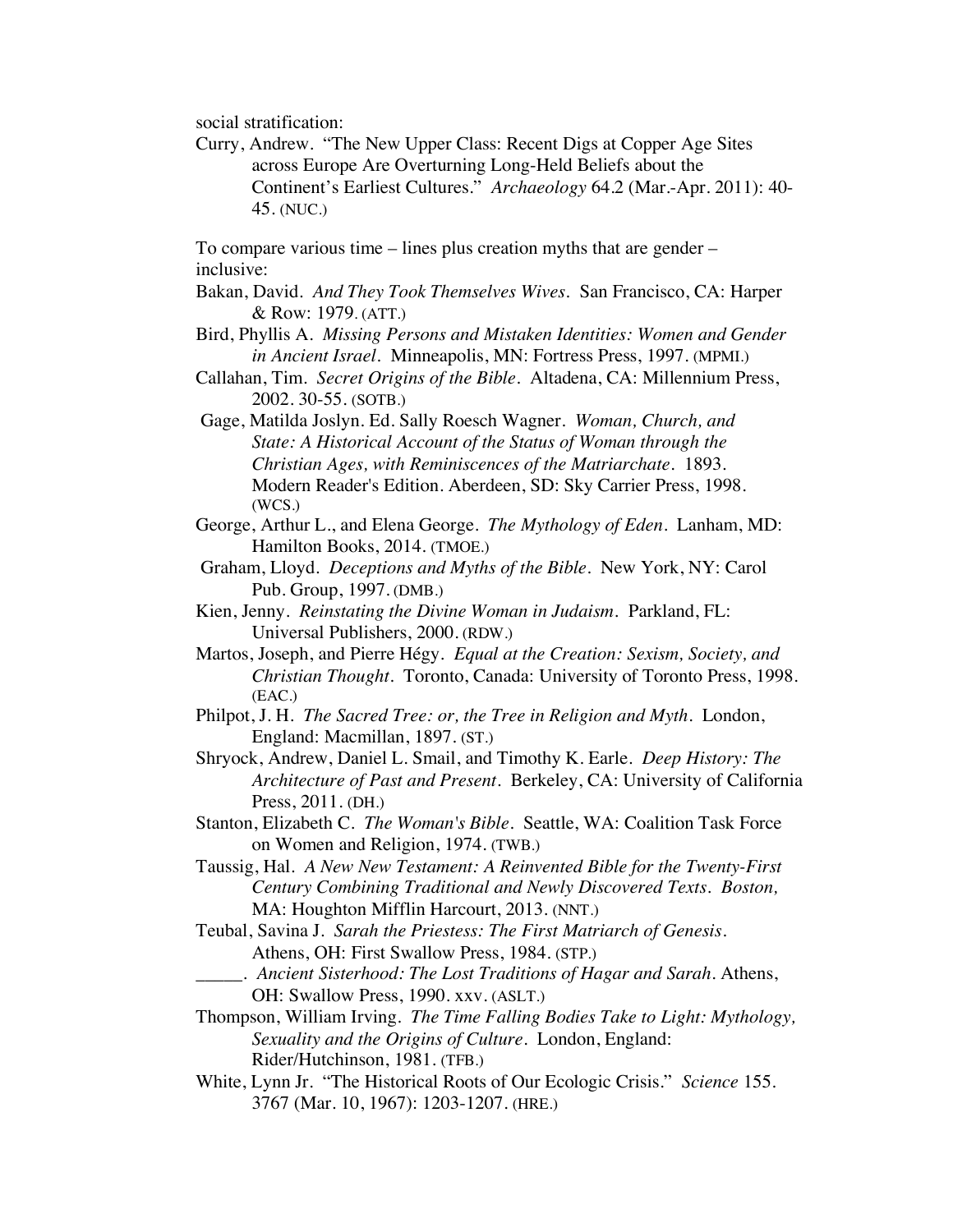For further considerations on temple prostitution, see:

Budin, Stephanie Lynn. *The Myth of Sacred Prostitution in Antiquity*. New York, NY: Cambridge University Press, 2008. (MSP.)

For further research on the Kurgan/Indo–European invasions*:*

- Christ, Carol P. *Rebirth of the Goddess: Finding Meaning in Feminist Spirituality*. New York, NY: Addison-Wesley, 1997. 60-62. (ROG.)
- \_\_\_\_\_. "Patriarchy as a System of Male Dominance Created at the Intersection of the Control of Women, Private Property, and War, Part 2." *Feminism and Religion* (18 Feb. 2013 http://feminismandreligion.com). (PSM.)
- \_\_\_\_\_. "A New Definition of Patriarchy: Control of Women's Sexuality, Private Property, and War." *Feminist Theology* 24:3 (April 2016): 214-225. (NDP.)
- Davis-Kimball, Jeannine and Leonid T. Yablonsky. *Kurgans on the Left Bank of The Ilek: Excavations at Pokrovka*. Berkeley, CA: Zinat Press, 1990-1992. (KL.)
- Davis-Kimball, Jeannine et al. *Kurgans, Ritual Sites, and Settlements: Eurasian Bronze and Iron Age.* BAR International S890. Oxford, England: Archaeopress, 2000. (KRS.)
- Dexter, Miriam Robbins. "The Roots of Indo-European Patriarchy: Indo-European Female Figures and the Principles of Energy." *The Rule of Mars: Readings on the Origins, History and Impact of Patriarchy.* Ed. Christina Biaggi. Manchester, CT: Knowledge, Ideas & Trends Inc., 2005. 143-154. (RIE.)
- Gimbutas, Marija Alseikaite. *The Civilization of the Goddess: The World of Europe*. San Francisco, CA: Harper, 1991. 352. (COG.)
- \_\_\_\_\_. "The Kurgan Culture and the Indo-Europeanization of Europe." Eds. Miriam Robbins Dexter, and Karlene Jones-Bley. *Journal of Indo-European Studies* Monograph No. 18 (1997). (TKC.)
	- \_\_\_\_\_. "The Beginning of the Bronze Age in Europe and the Indo-Europeans: 3500-2500 BC." *The Kurgan Culture and the Indo-Europeanization of Europe*. Eds. Miriam Robbins Dexter, and Karlene Jones-Bley. *Journal of Indo-European Studies* Monograph No. 18 (1997): 135-179. (BBA.)
- \_\_\_\_\_. "The First Wave of Eurasian Steppe Pastoralists in Copper Age Europe. *Kurgan Culture and the Indo-Europeanization of Europe.* Eds. Miriam Robbins Dexter, and Karlene Jones-Bley. *Journal of Indo-European Studies* Monograph No.18 (1997): 195-239. (TFW.)
- \_\_\_\_\_. "Three Waves of the Kurgan People into Old Europe, 4500-2500 B.C." Eds. Miriam Robbins Dexter, and Karlene Jones-Bley. *Journal of Indo-European Studies* Monograph No. 18 (1997): 240-268. (TWKP.)

For further considerations on the burial practices of the Kurgans of the Russian Steppes:

Evans, Sir Arthur. *The Mycenaean Tree and Pillar Cult and Its Mediterranean Relations: With Illustrations from Recent Cretan Finds*. London, England: Macmillan, 1901. 21. (MTPC.)